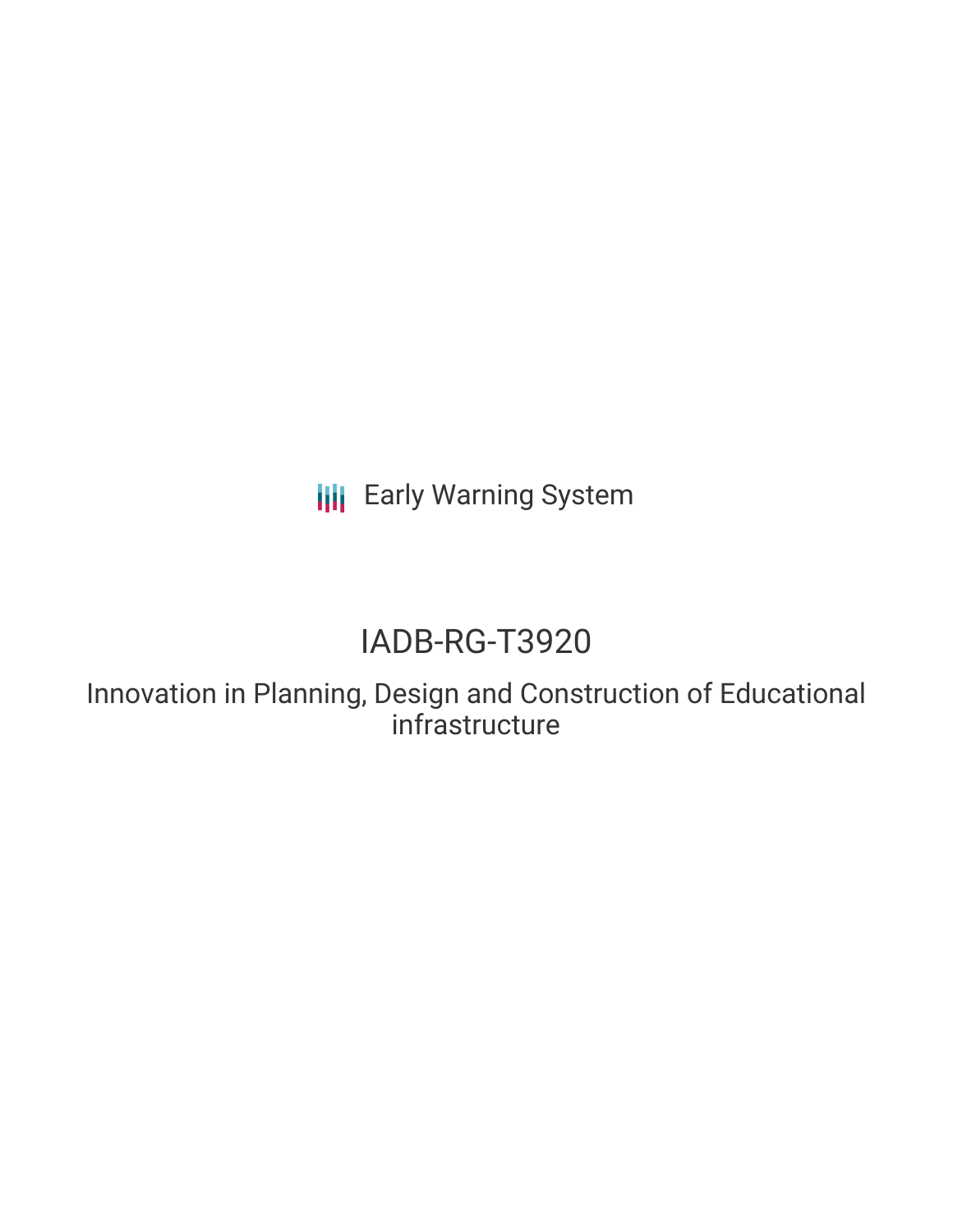

### **Quick Facts**

| <b>Financial Institutions</b>  | Inter-American Development Bank (IADB)                      |
|--------------------------------|-------------------------------------------------------------|
| <b>Status</b>                  | Active                                                      |
| <b>Bank Risk Rating</b>        | С                                                           |
| <b>Voting Date</b>             | 2021-10-21                                                  |
| <b>Borrower</b>                | Regional                                                    |
| <b>Sectors</b>                 | Climate and Environment, Infrastructure, Law and Government |
| <b>Investment Type(s)</b>      | <b>Advisory Services, Grant</b>                             |
| <b>Investment Amount (USD)</b> | $$0.10$ million                                             |
| <b>Project Cost (USD)</b>      | $$0.10$ million                                             |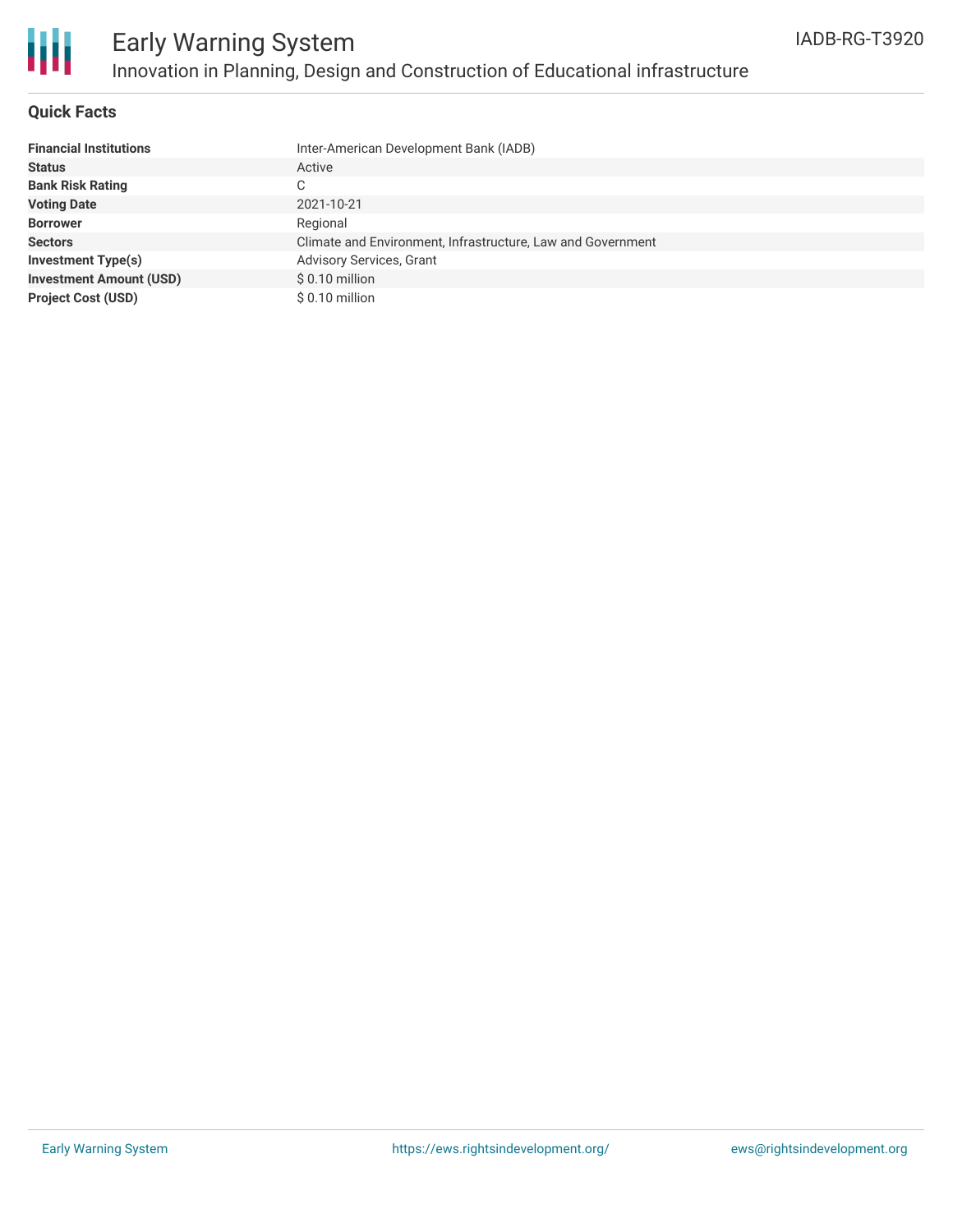

### **Project Description**

This TC seeks to: (i) promote innovation in the region so that countries can promote educational infrastructure that (a) allows the return of students to school respecting covid protocols, guaranteeing the safety, health and comfort of students and teachers ; (b) respond to the educational needs of the 21st century; and (c) follow principles of environmental sustainability and resilience to climate change; and (ii) improve the design and execution of operations with school infrastructure components, systematizing lessons learned from implemented projects. The objectives will be achieved through the development of studies and practical guides, with an avant-garde approach, which will support the transformation of the educational infrastructure of the region, offering concrete tools to respond both to the need to improve the educational infrastructure, as well as to the challenges resulting from the pandemic.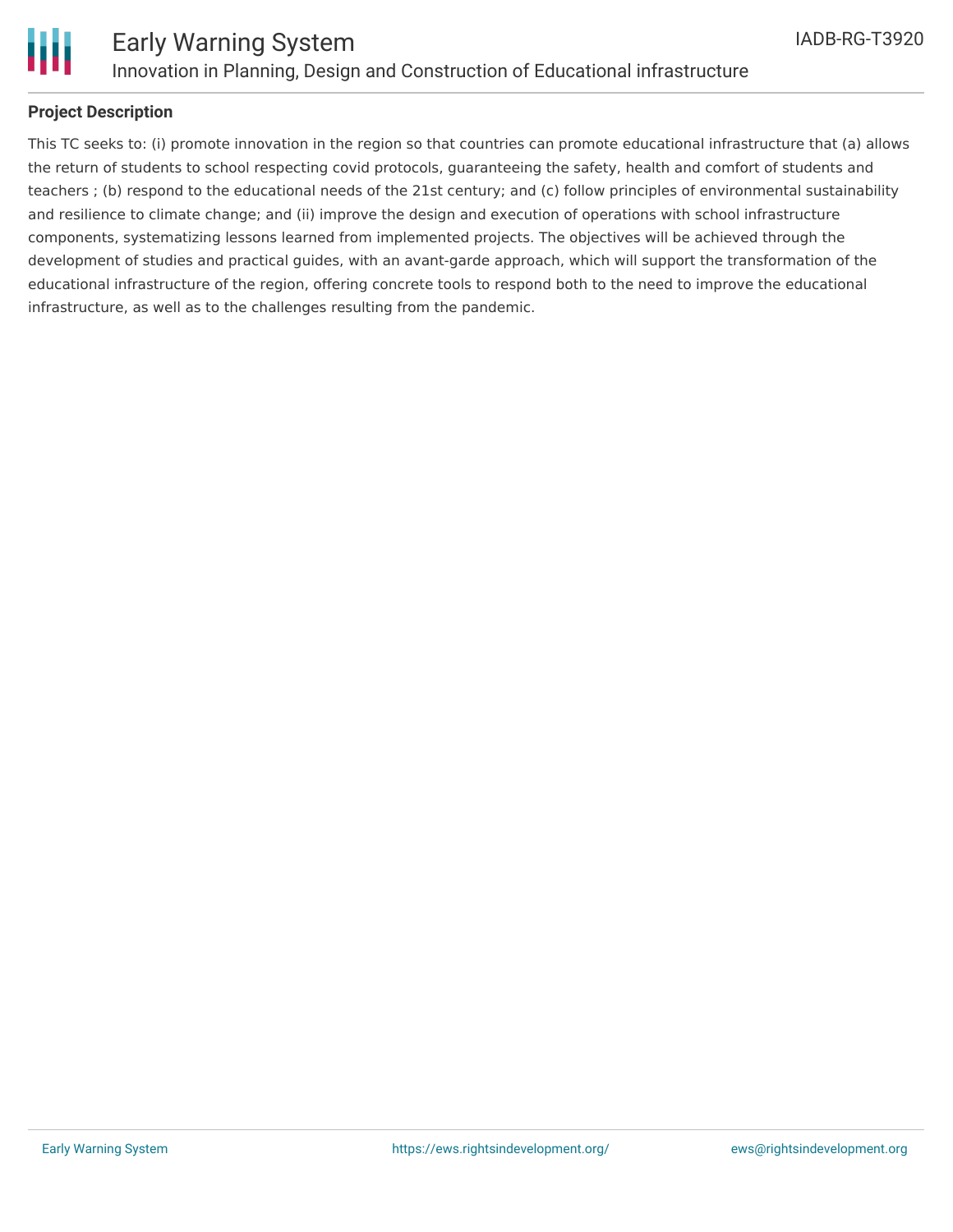

## Early Warning System Innovation in Planning, Design and Construction of Educational infrastructure

### **Investment Description**

• Inter-American Development Bank (IADB)